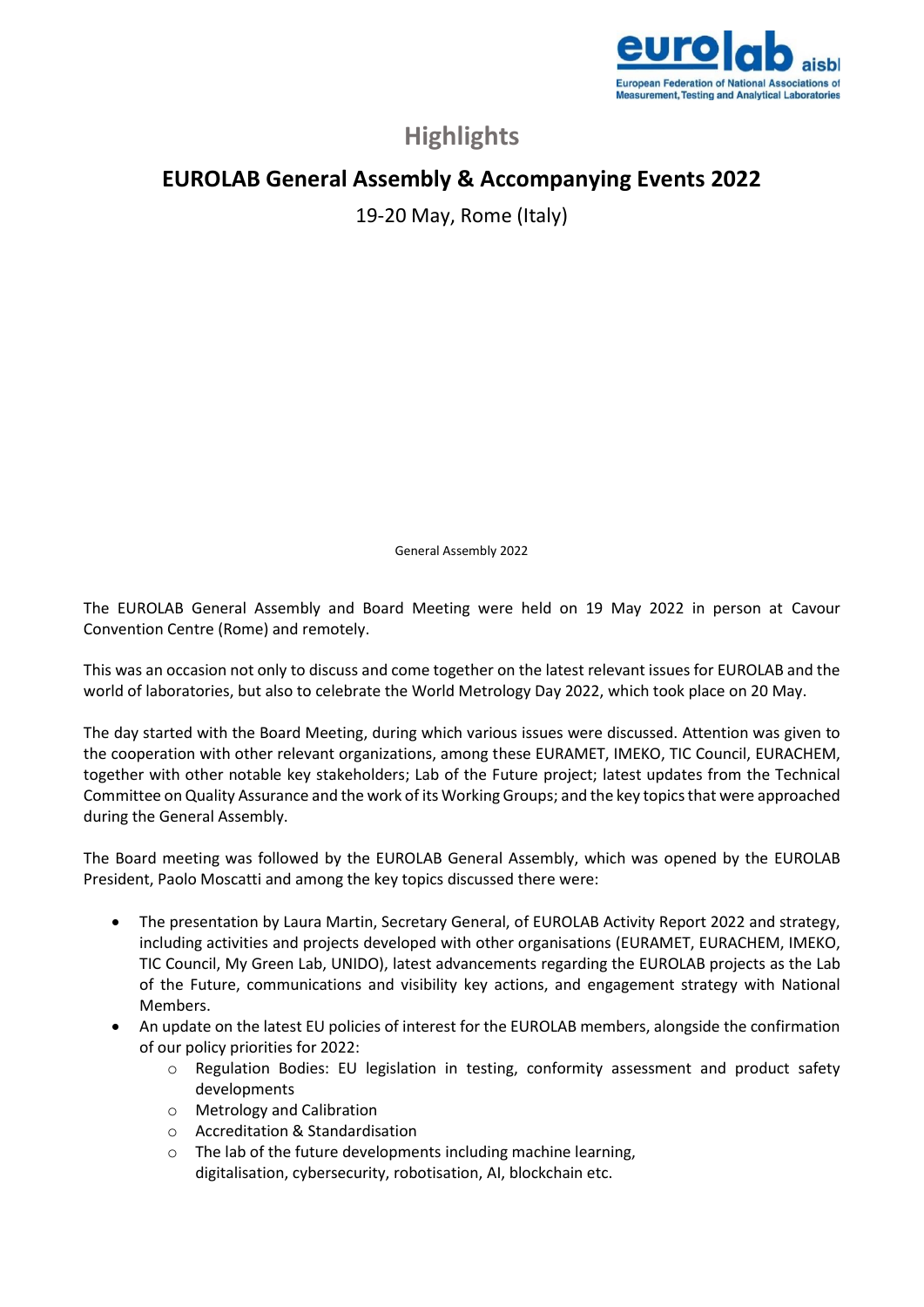- o ESG: Sustainability, Green Deal, Corporate Social Responsibility
- $\circ$  Business continuity and resilience: pandemics, climate change, and other natural events
- Contributions from the Members, including presentations by MAKLAB, TURKLAB and RELACRE.
- The approval of the financial report for 2021 and the budget for 2022.
- Re-elections of the Board of Administrators:
	- o Ewa Bulska
	- o Alexander Šafařík-Pštrosz
	- o Paolo Moscatti
	- o Ömer Güzel
- Election of the new Secretary General.

Laura Martin, former Secretary of the EUROLAB Board, was elected as Secretary General, following the mandate of Drewin Nieuwenhuis, who had been Secretary General for the last couple of years. Ms Martin has been working for EUROLAB since 2013, undertaking various positions and evolving in the role, while developing the expertise and the right skills to follow on Mr Nieuwenhuis's steps and take the lead of the EUROLAB Secretariat.

The entire EUROLAB community would like to thank Mr Nieuwenhuis for his valuable contribution, dedicated work and continuous commitment to EUROLAB and wishes him all the best for the future, as well as the best of luck to Ms Martin in her new endeavours as Secretary General.



From left to right: Drewin Nieuwenhuis, former Secretary General EUROLAB, Laura Martin, Secretary General EUROLAB, Paolo Moscatti, President EUROLAB

On behalf of all the members, EUROLAB wishes to thank the entire ALPI Team for all the efforts and great organisation of the EUROLAB General Assembly and accompanying events in Rome. EUROLAB is grateful and very much appreciate all the work done to organise all these successful meetings and social programme enjoyed by all the participants.



EUROLAB and ALPI Team